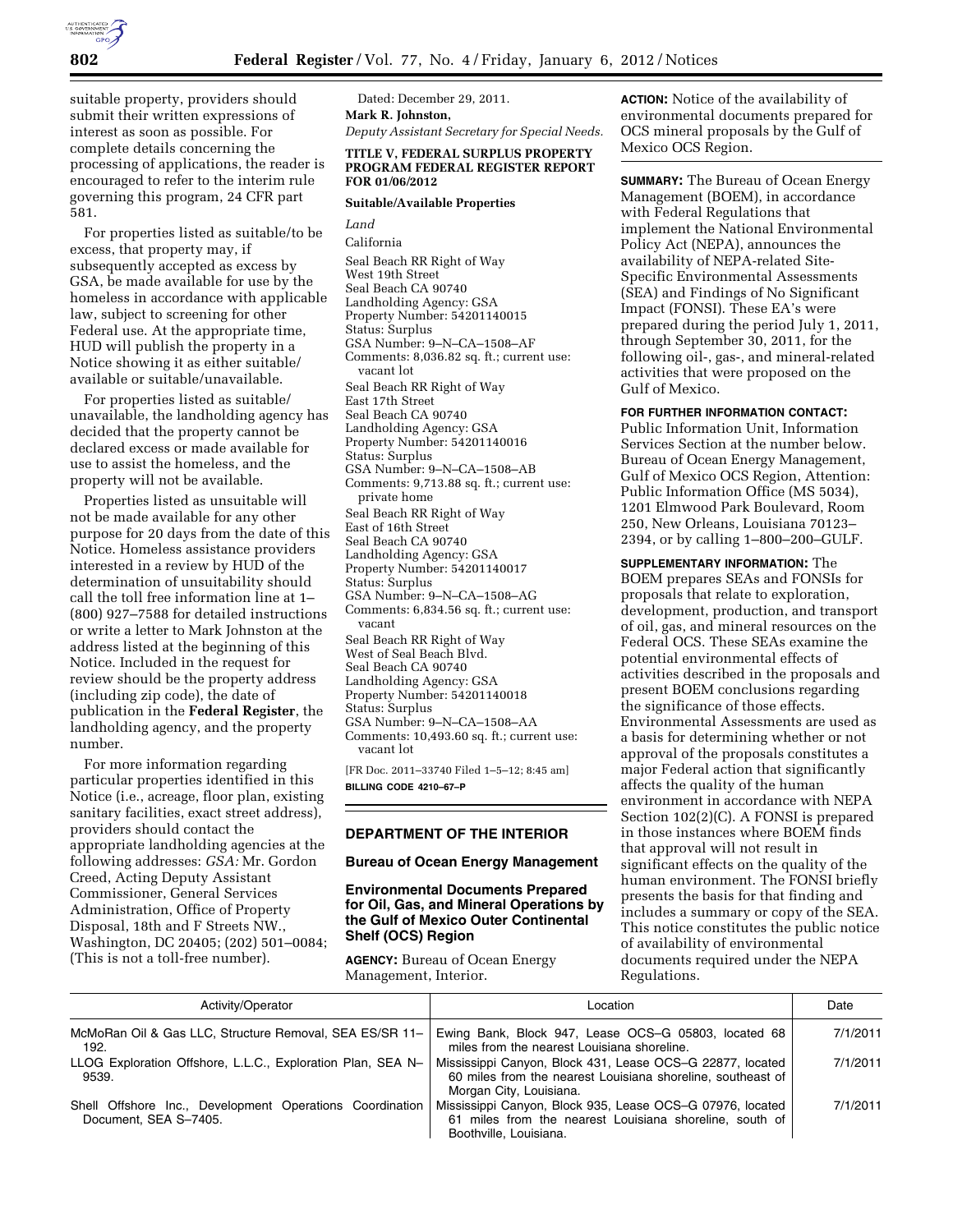| Activity/Operator                                                                 | Location                                                                                                                                                                     | Date      |
|-----------------------------------------------------------------------------------|------------------------------------------------------------------------------------------------------------------------------------------------------------------------------|-----------|
| Cobalt International Energy, L.P., Exploration Plan, SEA R-<br>5078.              | Garden Banks, Block 958, located 160 miles from the nearest<br>Louisiana shoreline, south of Intracoastal City, Louisiana.                                                   | 7/6/2011  |
| Statoil USA E&P Inc., Exploration Plan, SEA R-5150                                | Green Canyon, Block 404, located 111 miles from the nearest<br>Louisiana shoreline, south of Morgan City, Louisiana.                                                         | 7/7/2011  |
| Statoil Gulf of Mexico LLC, Exploration Plan, SEA N-9572                          | Keathley Canyon, Block 698, Lease OCS-G 22877, located<br>202 miles from the nearest Louisiana shoreline, south of<br>Morgan City, Louisiana.                                | 7/7/2011  |
| Newfield Exploration Company, Exploration Plan, SEA N-9536                        | Mississippi Canyon, Block 524, located 76 miles from the<br>nearest Alabama shoreline, south of Mobile, Alabama.                                                             | 7/7/2011  |
| Eni US Operating Co. Inc., Exploration Plan, SEA N-5089                           | Walker Ridge, Block 719 & 675, Lease OCS-G 32704 &<br>32700, respectively, located 193 miles from the nearest<br>Louisiana shoreline, southwest of Port Fourchon, Louisiana. | 7/7/2011  |
| Anadarko E&P Company LP, Exploration Plan, SEA N–9566                             | Walker Ridge, Block 793, located 207 miles from the nearest<br>Louisiana shoreline, south of Morgan City, Louisiana.                                                         | 7/7/2011  |
| Statoil Gulf of Mexico LLC, Exploration Plan, SEA R–5143                          | Alaminos Canyon, Block 810, located south of Texas, in the<br>Western Planning Area of the Gulf of Mexico.                                                                   | 7/8/2011  |
| EOG Resources, Inc., Structure Removal, SEA ES/SR 11–197                          | Eugene Island, Block 135, Lease OCS-G 14467, located 33<br>miles from the nearest Louisiana shoreline.                                                                       | 7/8/2011  |
| Deep Gulf Energy LP, Development Operations Coordination<br>Document, SEA S-7464. | Garden Banks, Block 605, Lease OCS-G 26664, located in<br>Port Fourchon, Louisiana.                                                                                          | 7/8/2011  |
| Repsol E&P USA Inc., Exploration Plan, SEA N-9559                                 | Keathley Canyon, Blocks 642 & 686, Lease OCS-G 33335 &<br>33341, respectively, located 220 miles from the nearest<br>Louisiana shoreline.                                    | 7/8/2011  |
| Petroleum Geo Services, Geological & Geophysical Survey,<br>SEA T11-001.          | Located in the Western Planning Area of the Gulf of Mexico                                                                                                                   | 7/8/2011  |
| Shell Offshore Inc., Exploration Plan, SEA N-9570                                 | Mississippi Canyon, Block 762, Lease OCS–G 07957, located<br>50 miles from the nearest Louisiana shoreline, south of<br>Boothville, Louisiana.                               | 7/8/2011  |
| Chevron U.S.A. Inc., Structure Removal, SEA ES/SR 11-208<br>& 11-209.             | South Marsh Island, Block 218, Lease OCS-G 00310, located<br>8 miles from the nearest Louisiana shoreline.                                                                   | 7/8/2011  |
| Chevron U.S.A. Inc., Structure Removal, SEA ES/SR 11–212                          | South Marsh Island, Block 231, Lease OCS-G 00310, located<br>12 miles from the nearest Louisiana shoreline.                                                                  | 7/8/2011  |
| Apache Deepwater LLC, Exploration Plan, SEA N–9558                                | South Timbalier, Block 318, located 66 miles from the nearest<br>Louisiana shoreline, south of Morgan City, Louisiana.                                                       | 7/8/2011  |
| Statoil Gulf of Mexico LLC, Exploration Plan, SEA R-5194                          | Walker Ridge, Block 969, south of Louisiana in the Central<br>Planning Area of the Gulf of Mexico.                                                                           | 7/12/2011 |
| Pisces Energy LLC, Structure Removal, SEA ES/SR 11-101                            | Eugene Island, Block 042, Lease OCS-G 04858, located 15<br>miles from the nearest Louisiana shoreline.                                                                       | 7/13/2011 |
| Magnum Hunter Production, Inc., Structure Removal, SEA ES/<br>SR 11-207.          | South Timbalier, Block 265, Lease OCS-G 12980, located 51<br>miles from the nearest Louisiana shoreline.                                                                     | 7/13/2011 |
| W & T Offshore, Inc., Structure Removal, SEA ES/SR 11-215                         | Main Pass, Block 108, Lease OCS-G 04832, located 44 miles<br>from the nearest Louisiana shoreline.                                                                           | 7/21/2011 |
| Merit Energy Company, LLC, Structure Removal, SEA ES/SR<br>$11 - 214$ .           | South Marsh Island, Block 253, Lease OCS-G 08690, located<br>19 miles from the nearest Louisiana shoreline.                                                                  | 7/21/2011 |
| W & T Offshore, Inc., Structure Removal, SEA ES/SR 11–241                         | Eugene Island, Block 196, Lease OCS-G 13821, located 64<br>miles from the nearest Louisiana shoreline.                                                                       | 7/22/2011 |
| W & T Offshore, Inc., Structure Removal, SEA ES/SR 11-244                         | Eugene Island, Block 204, Lease OCS-G 00804, located 66<br>miles from the nearest Louisiana shoreline.                                                                       | 7/22/2011 |
| W & T Offshore, Inc., Structure Removal, SEA ES/SR 10–155                         | High Island, Block A 371, Lease OCS-G 30035, located 120<br>miles from the nearest Texas shoreline.                                                                          | 7/22/2011 |
| Chevron U.S.A. Inc., Structure Removal, SEA ES/SR 11-210<br>& 11-211.             | South Marsh Island, Block 221, Lease OCS 00310, located 12<br>miles from the nearest Louisiana shoreline.                                                                    | 7/22/2011 |
| W & T Offshore, Inc., Structure Removal, SEA ES/SR 11-247<br>& 11-248.            | Eugene Island, Block 206, Lease OCS-G 00806, located 65<br>miles from the Louisiana shoreline.                                                                               | 7/26/2011 |
| Chevron U.S.A. Inc., Structure Removal, SEA ES/SR 04–001                          | Mississippi Canyon, Block 63, Lease OCS–G 03206, located<br>13 miles from the nearest Louisiana shoreline.                                                                   | 7/27/2011 |
| Chevron U.S.A. Inc., Exploration Plan, SEA R-5096                                 | Keathley Canyon, Block 736 located 216 miles from the near-<br>est Louisiana shoreline, southwest of Port Fourchon, Lou-<br>isiana.                                          | 7/29/2011 |
| W & T Offshore, Inc., Structure Removal, SEA ES/SR 11–249                         | Eugene Island, Block 217, Lease OCS-G 00978, located 63<br>miles from the nearest Louisiana shoreline.                                                                       | 8/1/2011  |
| Walter Oil & Gas Corporation, Structure Removal, SEA ES/SR<br>$11 - 252.$         | High Island, Block A21, Lease RUE OCS-G 30002, located<br>36 miles from the nearest Texas shoreline.                                                                         | 8/4/2011  |
| SPN Resources, LLC, Structure Removal, SEA ES/SR 11–196                           | Ship Shoal, Block 253, Lease OCS–G 01031 located 47 miles<br>from the nearest Louisiana shoreline.                                                                           | 8/4/2011  |
| WesternGeco, Geological & Geophysical Survey, SEA L11-<br>008.                    | Located in the Central Planning Area of the Gulf of Mexico                                                                                                                   | 8/9/2011  |
| WesternGeco, Geological & Geophysical Survey, SEA L11-<br>011.                    | Located in the Central Planning Area of the Gulf of Mexico                                                                                                                   | 8/9/2011  |
| WesternGeco, Geological & Geophysical Survey, SEA L11-<br>012.                    | Located in the Central Planning Area of the Gulf of Mexico                                                                                                                   | 8/9/2011  |
| Chevron U.S.A. Inc., Structure Removal, SEA ES/SR 11–232                          | Vermilion, Block 31, Lease OCS-G 02868, located 10 miles<br>from the nearest Louisiana shoreline.                                                                            | 8/9/2011  |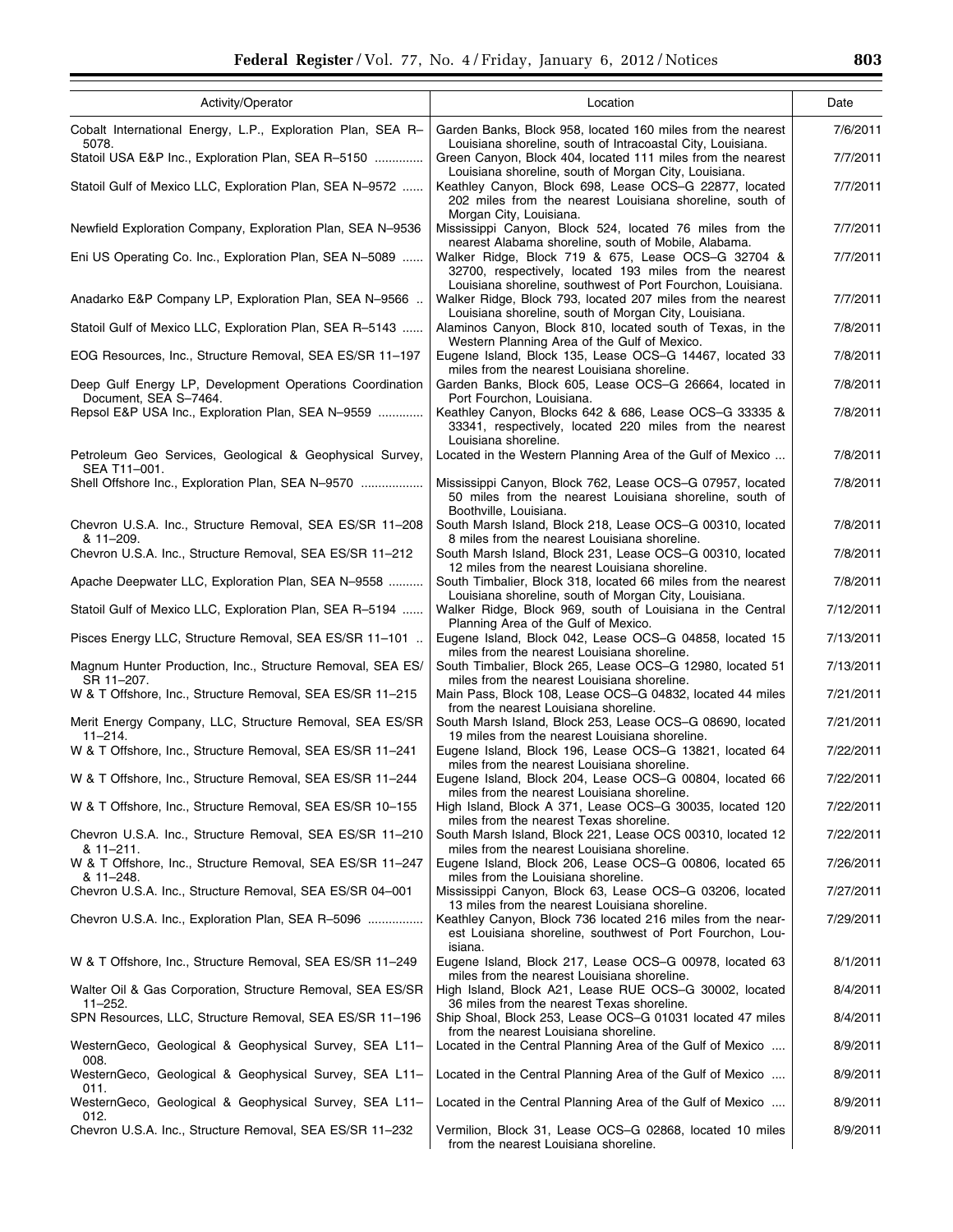| Activity/Operator                                                                                                              | Location                                                                                                                                                               | Date      |
|--------------------------------------------------------------------------------------------------------------------------------|------------------------------------------------------------------------------------------------------------------------------------------------------------------------|-----------|
| Shell Offshore Inc., Development Operations Coordination<br>Document, SEA R-5144.                                              | Alaminos Canyon, Block 857, located 142 miles from the<br>nearest Texas shoreline, east of Brownsville, Texas.                                                         | 8/10/2011 |
| LLOG Exploration Offshore, L.L.C., Exploration Plan, SEA N-<br>9560.                                                           | Mississippi Canyon, Block 300, Leases OCS-G 24064, 22865<br>& 22868, located 56 miles from the nearest Louisiana<br>shoreline, southeast of Morgan City, Louisiana.    | 8/11/2011 |
| Petrobras America Inc., Development Operations Coordination<br>Document, SEA S-7461.                                           | Walker Ridge, Block 206, located 165 miles from the nearest<br>Louisiana shoreline, south of Port Fourchon, Louisiana.                                                 | 8/11/2011 |
| Apache Deepwater LLC, Exploration Plan, SEA R-5166                                                                             | Green Canyon, Block 861, located 132 miles from the nearest                                                                                                            | 8/12/2011 |
| Energy XXI GOM, LLC, Structure Removal, SEA ES/SR 11-<br>260 & 11-262.                                                         | Louisiana shoreline, southwest of Port Fourchon, Louisiana.<br>South Timbalier, Block 027, Lease OCS-G 01443, located 7<br>miles from the nearest Louisiana shoreline. | 8/16/2011 |
| Energy XXI GOM, LLC, Structure Removal, SEA ES/SR 11-<br>253, 11-255, 11-256, 11-257, 11-258 & 11-264.                         | South Timbalier, Block 21, Lease OCS 00263, located 4 miles<br>from the nearest Louisiana shoreline.                                                                   | 8/16/2011 |
| Energy XXI GOM, LLC, Structure Removal, SEA ES/SR 11-<br>254 & 11-263.                                                         | South Timbalier, Block 21, Lease OCS 00263, located 4 miles<br>from the nearest Louisiana shoreline.                                                                   | 8/16/2011 |
| Energy Partners, Ltd., Structure Removal, SEA ES/SR 11-231                                                                     | South Timbalier, Block 41, Lease OCS-G 24954, located 13<br>miles from the nearest Louisiana shoreline.                                                                | 8/16/2011 |
| Woodside Energy (USA) Inc., Exploration Plan, SEA N-9534                                                                       | Atwater Valley, Block 187, located 80 miles from the nearest<br>Louisiana shoreline, south of Venice, Louisiana.                                                       | 8/19/2011 |
| Merit Energy Company, LLC, Structure Removal, SEA ES/SR<br>$06 - 129.$                                                         | East Cameron, Block 254, Lease OCS-G 02039, located 74<br>miles from the nearest Louisiana shoreline.                                                                  | 8/19/2011 |
| Fairways Offshore Exploration, Inc., Structure Removal, SEA<br>ES/SR 11-233.                                                   | Galveston, Block 350, Right-Of-Way Lease OCS-G 12366, lo-<br>cated 26 miles from the nearest Texas shoreline.                                                          | 8/19/2011 |
| McMoRan Oil & Gas LLC, Structure Removal, SEA ES/SR 11-<br>091.                                                                | High Island, Block A 499, Lease OCS-G 03118, located 100<br>miles from the nearest Louisiana shoreline.                                                                | 8/19/2011 |
| Walter Oil & Gas Corporation, Structure Removal, SEA ES/SR<br>$11 - 266$ .                                                     | High Island, Block A-22, Lease OCS-G 06180, located 31<br>miles from the nearest Louisiana shoreline.                                                                  | 8/19/2011 |
| Energy XXI GOM, LLC, Structure Removal, SEA ES/SR 11-<br>265.                                                                  | South Timbalier, Block 265, Lease OCS 00263, located 4<br>miles from the nearest Louisiana shoreline.                                                                  | 8/19/2011 |
| Energy XXI GOM, LLC, Structure Removal, SEA ES/SR 11-<br>259.                                                                  | South Timbalier, Block 28, Lease OCS-G 01362, located 7<br>miles from the nearest Louisiana shoreline.                                                                 | 8/19/2011 |
| Shell Offshore Inc., Exploration Plan, SEA R-5177                                                                              | Walker Ridge, Block 95, located 156 miles from the nearest<br>Louisiana shoreline, south of Amelia, Louisiana.                                                         | 8/19/2011 |
| Eni US Operating Co. Inc., Exploration Plan, SEA R-5137                                                                        | Mississippi Canyon, Block 772, located 57 miles from the<br>nearest Louisiana shoreline, southeast of Venice, Louisiana.                                               | 8/23/2011 |
| Dynamic Offshore Resources, LLC, Structure Removal, SEA<br>ES/SR 11-171.                                                       | West Cameron, Block 499, Lease OCS-G 32786, located 91<br>miles from the nearest Texas shoreline.                                                                      | 8/25/2011 |
| Anadarko Petroleum Corporation, Exploration Plan, SEA N-<br>9530.                                                              | Green Canyon, Block 903, Lease OCS-G 24197, located 136<br>miles from the nearest Louisiana shoreline, south of Morgan<br>City, Louisiana.                             | 8/26/2011 |
| McMoRan Oil & Gas LLC, Structure Removal, SEA ES/SR 11-<br>092.                                                                | Eugene Island, Block 198, Lease OCS 00436, located 48<br>miles from the nearest Louisiana shoreline.                                                                   | 8/29/2011 |
| McMoRan Oil & Gas LLC, Structure Removal, SEA ES/SR 11-<br>177.                                                                | High Island, Block A561, Lease OCS-G 02712, located 83<br>miles from the nearest Texas shoreline.                                                                      | 8/29/2011 |
| Marathon Oil Company, Exploration Plan, SEA R-5075                                                                             | Mississippi Canyon, Block 993, Lease OCS-G 24134, located<br>73 miles from the nearest Louisiana shoreline, south of                                                   | 8/30/2011 |
| Walter Oil & Gas Corporation, Structure Removal, SEA ES/SR<br>$11 - 269.$                                                      | Boothville, Louisiana.<br>South Timbalier, Block 223, Lease OCS-G 22751, located 44<br>miles from the nearest Louisiana shoreline.                                     | 8/30/2011 |
| BHP Billiton Petroleum (GOM) Inc., Development Operations<br>Coordination Document, SEA S-7463.                                | Atwater Valley, Blocks 574 & 617, Leases OCS-G08035 &<br>08037, located 116 miles from the nearest Louisiana shore-                                                    | 8/31/2011 |
| W & T Offshore, Inc., Structure Removal, SEA ES/SR 11-246                                                                      | line, southwest of Port Fourchon, Louisiana.<br>Eugene Island, Block 205, Lease OCS-G 00805, located 67                                                                | 8/31/2011 |
| Woodside Energy USA Inc., Exploration Plan, SEA S-7434                                                                         | miles from the nearest Louisiana shoreline.<br>Green Canyon, Block 451, located 110 miles from the nearest                                                             | 9/6/2011  |
| Marathon Oil Company, Exploration Plan, SEA N-9581                                                                             | Louisiana shoreline, south of Morgan City, Louisiana.<br>Walker Ridge, Block 579, located 190 miles from the nearest                                                   | 9/7/2011  |
| Tarpon Operating & Development, L.L.C., Well Conductor Re-                                                                     | Louisiana shoreline, south of Morgan City, Louisiana.<br>Eugene Island, Block 322, Lease OCS-G 02113, located 59                                                       | 9/9/2011  |
| moval, SEA APM EI322-007.<br>Tarpon Operating & Development, L.L.C., Well Conductor Re-<br>moval, SEA APM HIA273, A336 & A343. | miles from the nearest Louisiana shoreline.<br>High Island, Block A273, A336 & A343, Lease OCS-G 21359,<br>G 25604 & G21359, located 90, 100 & 105 miles, respec-      | 9/9/2011  |
| Rooster Petroleum, LLC, Structure Removal, SEA ES/SR 11-<br>228.                                                               | tively, from the nearest Texas shoreline.<br>East Cameron, Block 129, Lease OCS-G 14364, located 33<br>miles from the nearest Louisiana shoreline.                     | 9/12/2011 |
| W & T Offshore, Inc., Structure Removal, SEA ES/SR 11-251                                                                      | Eugene Island, Block 219, Lease OCS-G 00808, located 67<br>miles from the nearest Louisiana shoreline.                                                                 | 9/12/2011 |
| W & T Offshore, Inc., Structure Removal, SEA ES/SR 11-250                                                                      | Eugene Island, Block 218, Lease OCS 00807, located 57<br>miles from the nearest Louisiana shoreline.                                                                   | 9/15/2011 |
| Merit Energy Company, LLC, Structure Removal, SEA ES/SR<br>$11 - 203A$ .                                                       | Matagorda Island, Block A5, Lease OCS-G 22188, located 53<br>miles from the nearest Texas shoreline.                                                                   | 9/15/2011 |
| Global Geophysical Services, Inc., Geological & Geophysical<br>Survey, SEA L10-048.                                            | Located in the Central Planning Area of the Gulf of Mexico                                                                                                             | 9/16/2011 |